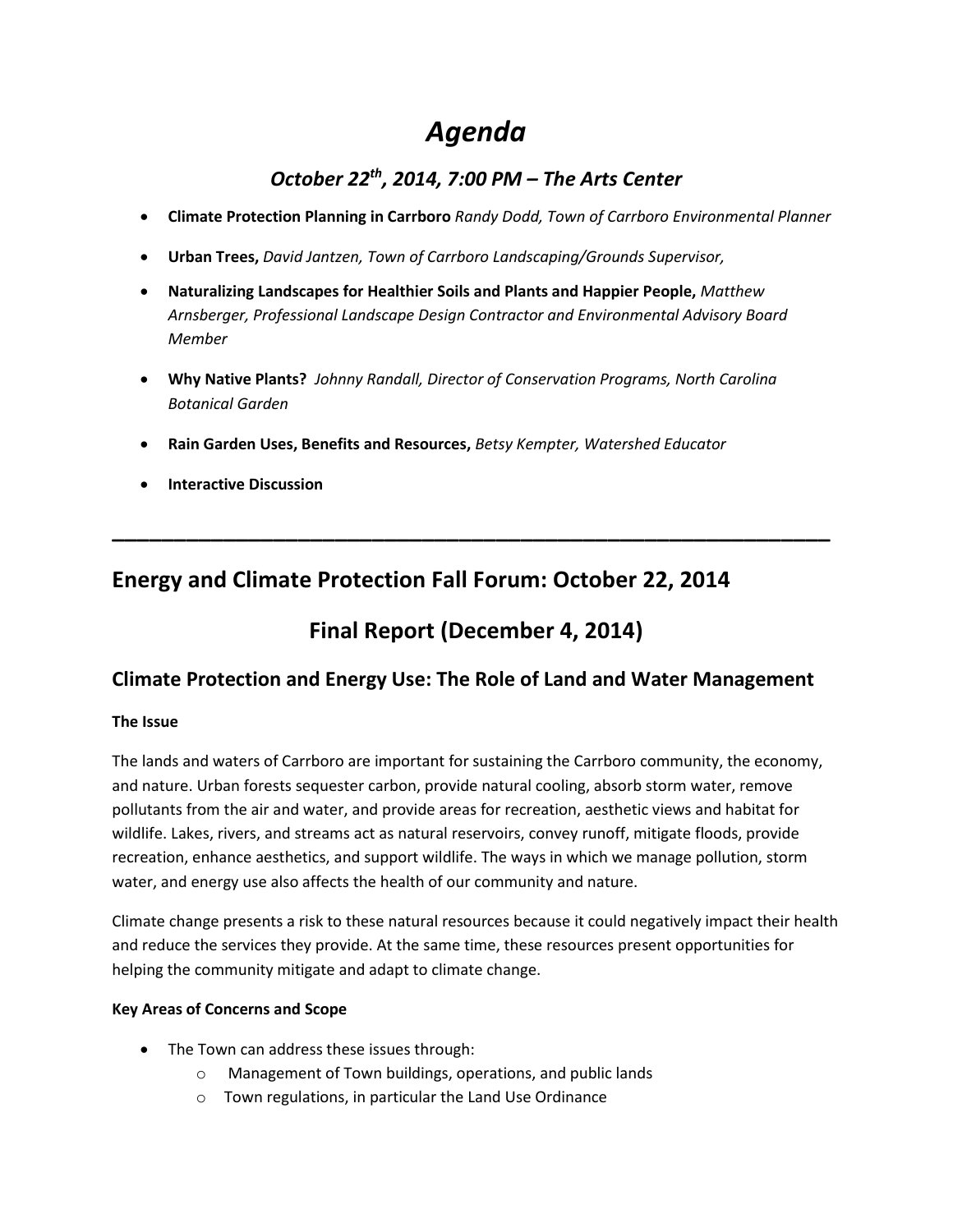- o Education and outreach and role modeling for the public
- o Public-private partnerships
- Citizens can address these issues through:
	- o Land management, landscaping
	- o Water use, management
	- o Voting
- The Town is legally limited to what it can directly control, therefore it is imperative that the community as a whole finds ways that citizens can make changes
- More street trees
- Urban forestry: expanding a community urban forestry program
	- $\circ$  Promotion of increased shading town-wide both on Town (including streets) and private property.
- Sustainable landscaping
	- $\circ$  promoting ecosystem services, supporting native plants, and reducing non-native plants
	- $\circ$  more sustainable "yard waste" management, pick-up/delivery, and reduced leaf blowing
- Composting
	- o Program for free, low-cost bins
	- o Enhanced redistribution system for compost
- Rain water capture
	- o Implement program for free or low-cost rain barrels (as in Chapel Hill).
- $\bullet$  Trade-offs between alternative means of mitigating climate change need to be addressed e.g., tree shading and solar energy access need to be carefully coordinated to support residents and minimize the community working at cross-purposes
- There is potential for HOAs to more actively support sustainability, although it is unclear how to best foster doing so
- Town needs to set an example, be a role model
- A goal should be reaching lower income citizens and those who live in multi-unit dwellings, as well as landlords
	- o Example: provide a rebate on insulation for landlords

## **Significant Data Points**

- Most of the residential property in Carrboro is rental property (~60%)
- There is limited right-of-way and public land that the Town can use for environmental enhancements.
- As NC is not a home-rule state, there are limits to what the Town can do legislatively.
- The community rather than municipal section is the largest source of greenhouse and  $CO<sub>2</sub>$ emissions by volume (98% versus 2%).

## **Recommendations**

Based on the forum input and subsequent discussions, the EAB makes the following recommendations: